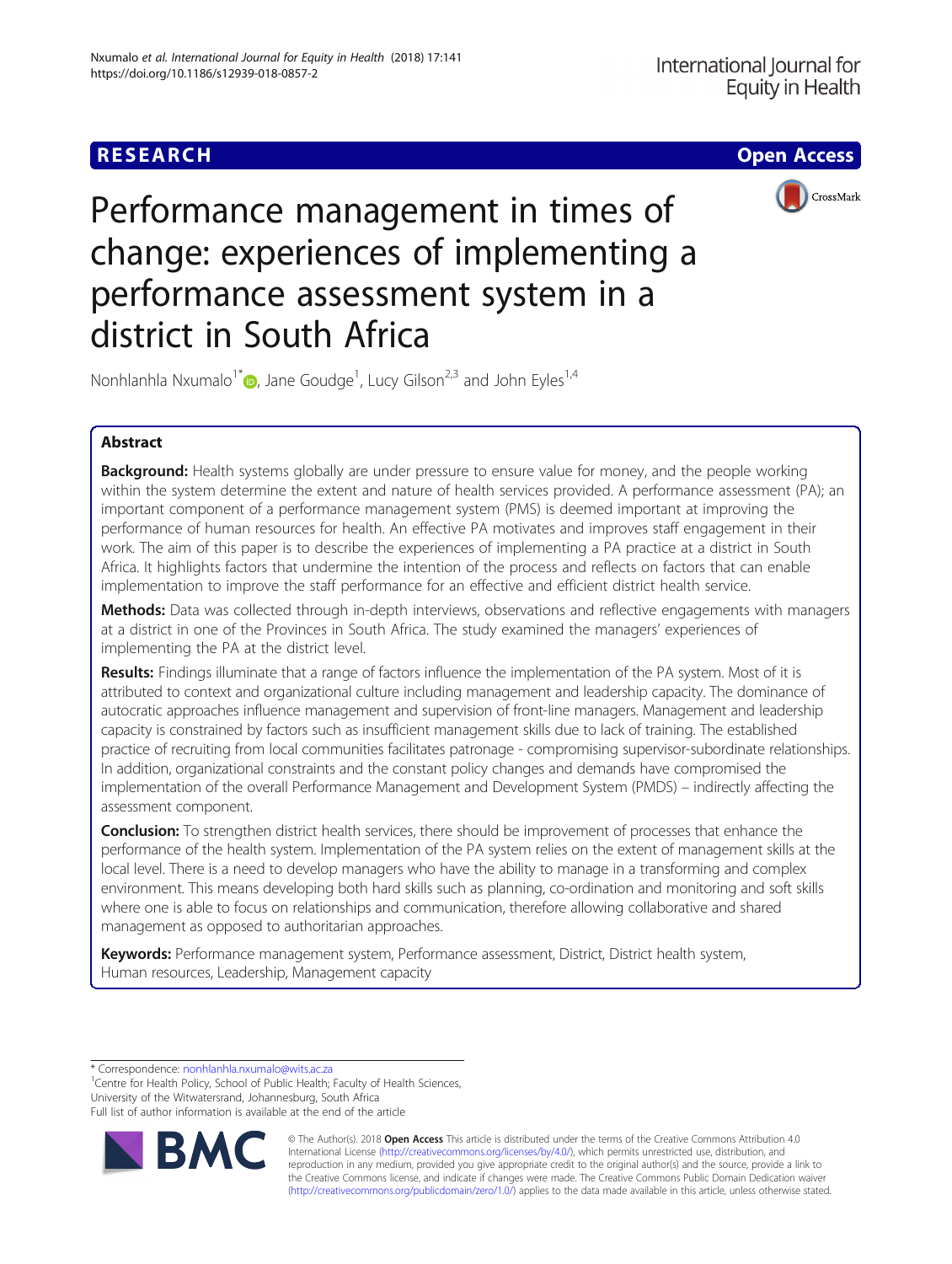Although all components of the WHO building blocks of the health system are deemed crucial to strengthening the health system, the health workforce is central to all health systems and remains key to improving health and health outcomes [\[1\]](#page-12-0). Ensuring motivated and supported health workers with the relevant capacity significantly contributes to attaining national and global objectives [[2\]](#page-12-0). Performance Management Systems (PMSs) relate to this endeavor. An important component of a PMS is a performance assessment (PA). Often used interchangeably these terms require clarification. PMS is a global mechanism through which organizations "set work goals, determine performance standards, assign and evaluate work, provide performance feedback (or appraise performance), determine training and development needs and distribute rewards" [\[3](#page-12-0)]. A PA on the other hand is a process in which an employee's performance is evaluated. Measures are then developed in order to ensure improvement. The mechanism aims to both inform employees on the status of their performance and identify their weaknesses. It enables managers to identify those who qualify for a salary increment and promotion, identify training and development needs, place employees according to their ability and formally document reasons for any punitive measures. The PA therefore complements the overall function of the PMS. Although on its own it may not have a significant impact on health worker accountability it does contribute to improved work performance [[4\]](#page-12-0). Concern about not meeting expected performance standards can reportedly affect motivation and performance and consequently result in an employee denying and avoiding responsibility [[5\]](#page-12-0). An effective PA system therefore motivates and improves staff engagement in their work. It is an important component in the PM process that can result in a motivated and productive workforce and potentially improving health care services [\[5\]](#page-12-0). Linked to the governance and leadership building paradigm, it is a bureaucratic accountability mechanism that allows institutional oversight checks and balances within the public sector. As a tool to enhance answerability between the different levels of the health system, it has an element of enforcement in the form of sanctions or rewards  $[1, 6]$  $[1, 6]$  $[1, 6]$  $[1, 6]$ . Health systems globally are under pressure to ensure value for money and high quality services. Performance management, specifically the PA component is critical to ensuring the provision of quality services and the improvement of quality health care practice [[5](#page-12-0), [7\]](#page-12-0). The increasing interest in PMS has generated questions as to why they have achieved limited success in improving the performance of health systems in low and middle income countries (LMICs) [\[8](#page-13-0)]. The aim of this paper is to describe the experiences of implementing a PA system at a district level in South Africa.

Recognizing that the mechanisms are part of a comprehensive PA practice it highlights factors that undermine its intention and reflects on aspects that can enable implementation to improve staff performance for an effective and efficient district health system.

South Africa's history is deeply rooted in discriminatory laws that were based on race and gender [[9](#page-13-0)]. Prior to the new democratic government, the country's political, economic and land restriction policies stratified society mostly according to these distinctions. This manifested in the structural organization of social life, interaction, access to basic resources and infrastructure such as health services [[9\]](#page-13-0). The depth of racial segregation in all spheres of South African society translated into significant inequities in education and health status.

Racial fragmentation of the health system and deregulation of health services was fostered through the establishment of administrative authorities for each racial group. This fragmentation was consolidated by the creation of homelands, called Bantustans, notably featured by barren land and lack of resources and infrastructure [[9\]](#page-13-0). This was the Apartheid government's policy of territorial and political separation based on race [[10\]](#page-13-0). Fourteen separate health departments for each racial group were created. This included one for each apartheid homeland for the different indigenous groups which by the end of apartheid all functioned independently in different areas of the country. Moreover, there was differential funding of the different health departments with health services in the Bantustans being the most underfunded [\[9](#page-13-0), [11](#page-13-0)]. This level of segregation translated into significant health inequities, i.e. inter-provincial and rural-urban differences in access to basic services and other determinants of health currently [[9,](#page-13-0) [12\]](#page-13-0). Moreover, it prioritized tertiary/ curative services rather than preventative ones [[13](#page-13-0)]. Post-apartheid consolidation of the different departments resulted in a unitary department of health. Reform also resulted in three spheres of government that formed the basis for the division of functions within the health system. The National Department of Health has the responsibility of making national legislation, policy and establishing norms and standards of health services. Provincial departments focus on planning, regulation and providing comprehensive health services, except for environmental health services which remain the responsibility of municipalities. It also plays a supportive role to districts ensuring that systems are in place to maintain quality. Local government districts are the centre of health service delivery focusing on primary health care (PHC) services. However due to lack of clarity on administrative limits, functions at these two levels often overlap [[12](#page-13-0)]. Regardless of these changes and after 23 years of a democratic state, the legacy of apartheid continues to constrain efforts to transform its public service institutions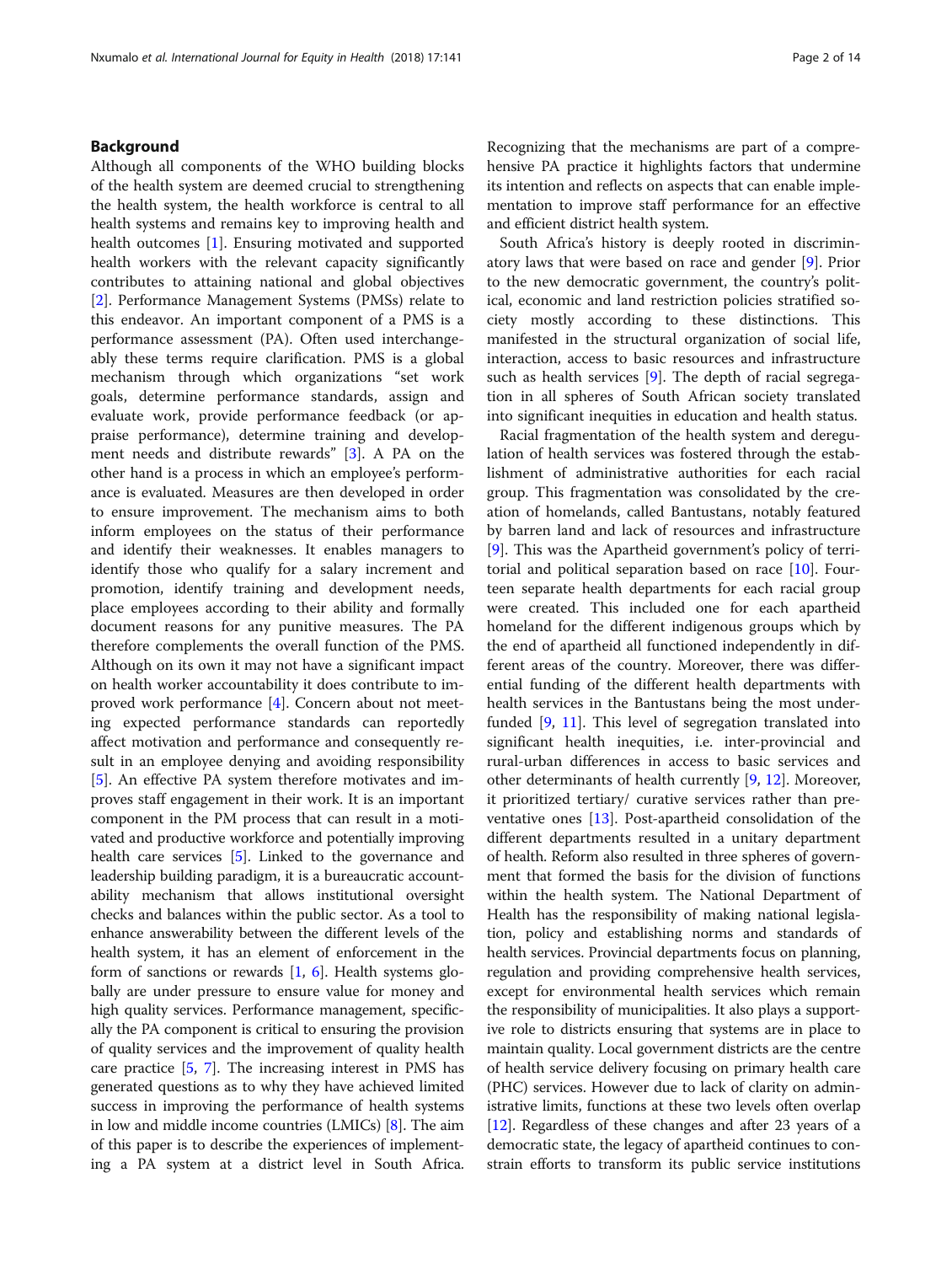and to ensure equity in development. Moreover, it has been recognized that there is an explicit disjuncture between these three spheres of government such that the intended policies of governance from National level translate differently at the local level.

To provide further context to the paper it is important to reflect on the organizational structure of the South African health system as it bears on existing management practices and routines. Described as an aspect that depicts formal reporting relationships within a system and how activities are integrated and coordinated [\[14](#page-13-0)], one of the relevant features of organizational structure are structural elements such as centralization (of decision-making) and rule enforcement, as well as the more cultural elements such as management styles [\[14](#page-13-0)]. Although decentralization efforts to transfer management and decision-making responsibilities to the lower levels of the system are significant in health sector reforms, many processes remain largely centralized. This has largely been determined by history which also influenced the nature of management and leadership capacity in the current civil service. Recall that performance management systems are embedded in management and leadership paradigms. Although considered conceptually different, they often overlap and complement one another in practice. Management involves the more operational inputs such as planning, budgeting, problem solving and harnessing resources. Leadership establishes and communicates a vision and strategic direction for the organization to staff, including the softer aspects such as inspiring, motivating and linking individual goals to that of the organization  $[14–16]$  $[14–16]$  $[14–16]$  $[14–16]$ . In fact, the World Health Organization combines both these elements of inspiration and inputs and defines good management and leadership as: "providing direction to, and gaining commitment from partners and staff, facilitating change and achieving better health services through efficient, creative and responsible deployment of people and other health resources." [\[17\]](#page-13-0). In light of the need to strengthen health system performance, managing and leading is critical [[18](#page-13-0)].

During apartheid, managerial competence in the public sector was centralized and seniority was largely white and male. Moreover, public service practice was usually authoritarian, hierarchical, with rule-bound structures and procedures. This form of control has continued within current public sector bureaucracies and managerial structures [[9](#page-13-0), [19](#page-13-0), [20](#page-13-0)]. These practices and structures need also to be understood as organizational culture. Although there are a myriad of definitions of the term, what is common across them pertains to the multiple aspects that are shared amongst people within an organization; such as values, beliefs, routines, sense making. Schien [\[21](#page-13-0)] sees it as ideas and practices "invented, discovered or developed by a given group as it learns to cope with its problems of external adaptation and internal integration". New members are inculcated with this correct way to perceive, think and feel in relationship to their new work settings. Culture in this case is therefore used as a lens through which to understand and interpret an organization [\[22](#page-13-0), [23\]](#page-13-0). It is within this organizational context that the most glaring challenge of the current health system is seen as the poor capacity to ensure efficient and effective human resource management (HRM), including weak management and leadership capacity. Concerted efforts to include black people and women into senior and top management positions have had negative repercussions such as the loss of institutional memory. It is part of the post-apartheid government's endeavor to increase access for previously disadvantaged populations to the labour market. The translation of this corrective objective in provinces and districts has called for more attention to improve management capacity. The legacy of South Africa' history manifests across all of its nine provinces of which one is the study site; the Gauteng Province. Further details on the province are provided below.

In post- apartheid South Africa since 1994, efforts to strengthen the South African health system emphasize the improvement of public sector management. The decentralization of legislative and administrative roles has rendered this call even more crucial at the lower levels. Although the establishment of the district health system and concomitant emphasis on PHC has increased access to health care, the poor performance and questionable quality of service delivery remains a challenge for the state [[9\]](#page-13-0). Much of this has in recent years been attributed to weak management and leadership capacity; both inside the health sector and outside of it [[24,](#page-13-0) [25](#page-13-0)]. Current health reform initiatives require strong leadership and capable management. It entails managers that are equipped with hard/operational skills. These are to provide the more technical support but also the soft/ interpersonal skills which involve effective communication, coaching and hands-on support of weaker staff in order to address the multiple policy priorities and demands [\[10,](#page-13-0) [26,](#page-13-0) [27](#page-13-0)]. In order to strengthen capacity for improved health system performance there needs to be a focus on the PA component of South Africa's existing Performance Management System (PMS) – called the Performance Management and Development System (PMDS). Consequently, this mechanism requires the aforementioned management skills to enhance the performance management process [[28,](#page-13-0) [29\]](#page-13-0). A health system with a health workforce not nurtured by effective HRM processes such as the PA system is likely to fail to perform optimally. It is true that performance management in general is applicable and relevant across all sectors. It is however important to question whether the approaches in often profit-driven non-health sectors can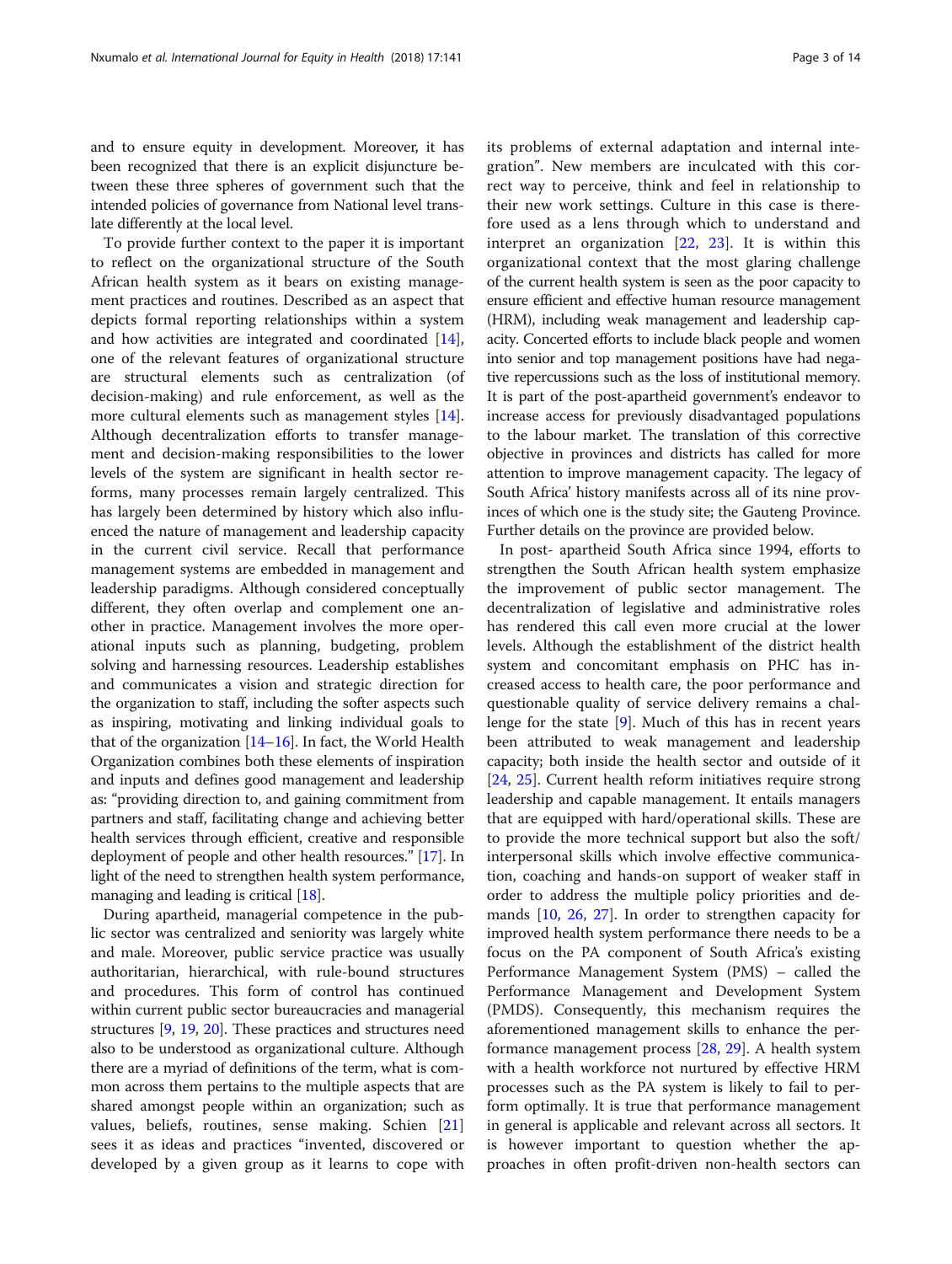be applied in health – a non-profit driven entity that presents with unique characteristics that may require different management approaches [\[30](#page-13-0)]. In a non-health sector there is rigidity and control where people are mostly required to perform prescribed and sometimes repetitive tasks, requiring structured management approaches. The health sector on the other hand mostly uses employees or contractors as providers in a system which makes judgements and citizens as users/recipients of the system presenting with different circumstances (or conditions). The nature of the work of providers therefore offers a great deal of variability. The extent to which services are delivered and the quality thereof rely on the extent of individual enthusiasm and motivation. In light of this aspect debates regarding PMSs specific to the health system need to consider the crucial and central role of ideas and practices of providers as well as patients [[31](#page-13-0)]. This is more so because progressive performance management practices evidently contribute to improved patient outcomes [\[32\]](#page-13-0).

As much as PA processes provide a foundation for training and development, motivation and enhanced accountability, it is crucial to explore the factors that enable and/ or constrain effective implementation. Furthermore, although there have been several evaluations of the PA processes in the public sector, little research has focused on the health sector and few studies have examined PA in detail. It is against this context that this paper aims to examine and understand the implementation experiences of the PA component of the PMDS in a South African health district. It further tries to understand the factors that can improve its implementation.

## Methods and context

Our paper is based on data that was collected as part of a range of research activities aimed at understanding the micro-practices of governance in a South African district. This was particularly in the midst of health system reforms such as decentralization, revitalization of PHC and the establishment of a National Health Insurance (NHI). The research employed action research through a 'learning site' (further details can be found in [[33](#page-13-0), [34](#page-13-0)].

The study is based at a learning site in a district, District A, in a South African province, Gauteng. Although the smallest province - only covering 1.4% of the country's total land area, it is known to be the economic hub of the country. It is home to more than 12 million inhabitants accounting for over 22% of the national population [\[35\]](#page-13-0). Despite its status as a better resourced and wealthier province it is faced with social problems that plague the rest of the country. The most pronounced issues are poverty and inequality in the distribution of resources and opportunities [\[36](#page-13-0)]. Due to apartheid urban development policies, there is an increasing housing shortage and an uneven distribution of basic services and facilities [[36](#page-13-0)]. Leaving distortions in the spatial structure of the Province, the more affluent formerly 'white' cities are surrounded by poorly resourced townships and mushrooming informal settlements [\[37](#page-13-0)]. Gauteng is the second largest employer of civil servants with most of them in health, education and welfare [[38\]](#page-13-0). Although considered a modern construct with a newly established public administration, its public service inherited functions, assets and personnel from former racially based administrations which had their own organizational cultures, procedures, and legislation and policy measures  $[36]$  $[36]$  $[36]$ . As in all the provinces, Gauteng has made efforts to integrate local and provincial health systems at the district level; however this has not been without challenges. The previous differentiation of salary and conditions of employment according to a particular employment body continues to constrain the employment of health care staff under a single health structure [[9,](#page-13-0) [12](#page-13-0), [39\]](#page-13-0). District A experiences the same challenges. Although the district was established in the year 2000 it still grapples with a staff establishment that is distributed between the employ of local and provincial government; rendering management and resource allocation a challenge.

District A was selected because the researchers and the district managers have a history of collaborative engagement which has generated a variety of collaborative research and capacity development initiatives. It constitutes three sub-districts all with diverse geographical and socio-economic characteristics – with a combination of rural, semi-urban and urban features. As part of decentralization, the district is undergoing development through increased infrastructure and transfer of administrative and management responsibilities as per delegation of these functions. The sub-districts are still in the process of development. The research was conducted mostly in one of its more developed urban sub-districts as that is where more of the pertinent study participants were based. The 'learning site' approach fosters in-depth learning and collaborative work within a specific geographic area. However because it allowed us to immerse ourselves in the local health system we also explored the other levels of the system that have an influence. The lessons learned can therefore be relevant across different settings in South Africa and in LMICs with similar contexts.

Data collection included in-depth interviews, participant observations and reflective engagements which took place between 2015 and 2016. Study participants were 26 managers at district and sub-district level which included senior managers, middle level managers and facility managers (Table [1](#page-4-0)). The senior managers at the district level were purposively selected as they were responsible for the different departments that constituted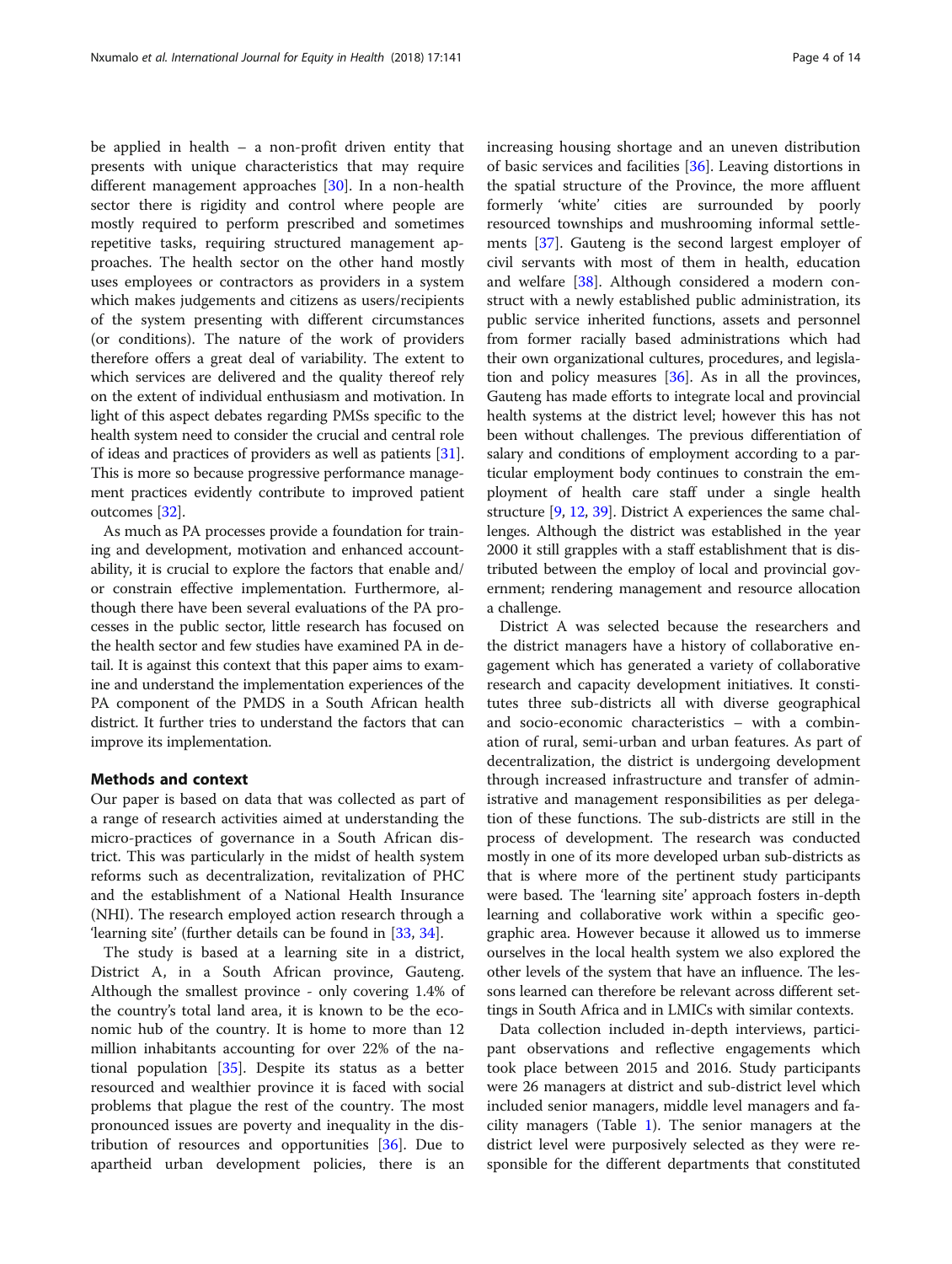<span id="page-4-0"></span>Table 1 District and sub-district managers interviewed

| Participant           |    |
|-----------------------|----|
| Senior managers       | 11 |
| Middle level managers |    |
| Facility managers     |    |
| Total                 | 26 |

the district health system. This included those in health and non-health departments. The facility managers were selected through convenience sampling as available research resources limited geographic coverage. The study focused on the district and sub-district levels primarily because their managers were part of an action learning research of providing management support. These levels also enabled us to identify and understand how one level influenced management practices of the other. The Province was not included in the study design but senior managers provided insight of its influence. The majority of participants in the study were women. This is largely because nurses form a majority of public health workers and play a crucial role in the provision of health services particularly at the PHC level [\[40\]](#page-13-0). Managers are often promoted on the basis of clinical expertise in South Africa as in the rest of the world  $[41]$  $[41]$ , so a large proportion is largely made up of nurses, predominantly a female occupation. Senior managers had managerial roles at the district level while middle level managers were responsible for management and supervision of facility managers at the sub-district level and reported to the senior managers. Facility managers had overall responsibility of running the clinics. The interviews explored the experiences of managing and being managed including experiences of implementing the PMDS. Reflective

engagements were conducted with the senior managers with whom we have had prior interviews. We presented the findings from the previous interviews, allowing the managers and the researchers to discuss and reflect as to whether they were a plausible representation of their perspectives. This engagement enabled us to explore the dynamics and factors of management and performance management processes, feeding into the subsequent set of interviews. Reflective notes formed part of the data. A variety of monthly meetings were observed in order to get insight into the interactions amongst and between managers and staff. The observations also explored the management styles used by managers which created a link between their own reflection of their management and what played out in their interactions with their staff. Although not all the observations were conducted with the same managers that were interviewed, they provided an overall perspective of the institutional management styles that influenced the managers.

The study used a case study design – an approach which allows an inquiry of a phenomenon within its own context [[42](#page-13-0)]. Performance management processes are influenced by the context within which they function and a case study approach enables us to construct an understanding of contextual influences. This study was also guided by a framework adapted from Green [\[43\]](#page-13-0) (Fig. 1) which suggests that the routine practices of governance (such as performance management) constitute two inter-dependent cycles. The first (Cycle 1) is the activity planning and review i.e. planning, budgeting, implementation and review of expenditure and achievement of process and health outcomes, while the second (Cycle 2) is the performance management of staff which includes setting individual & collective goals, mentorship & motivation, distributed leadership,

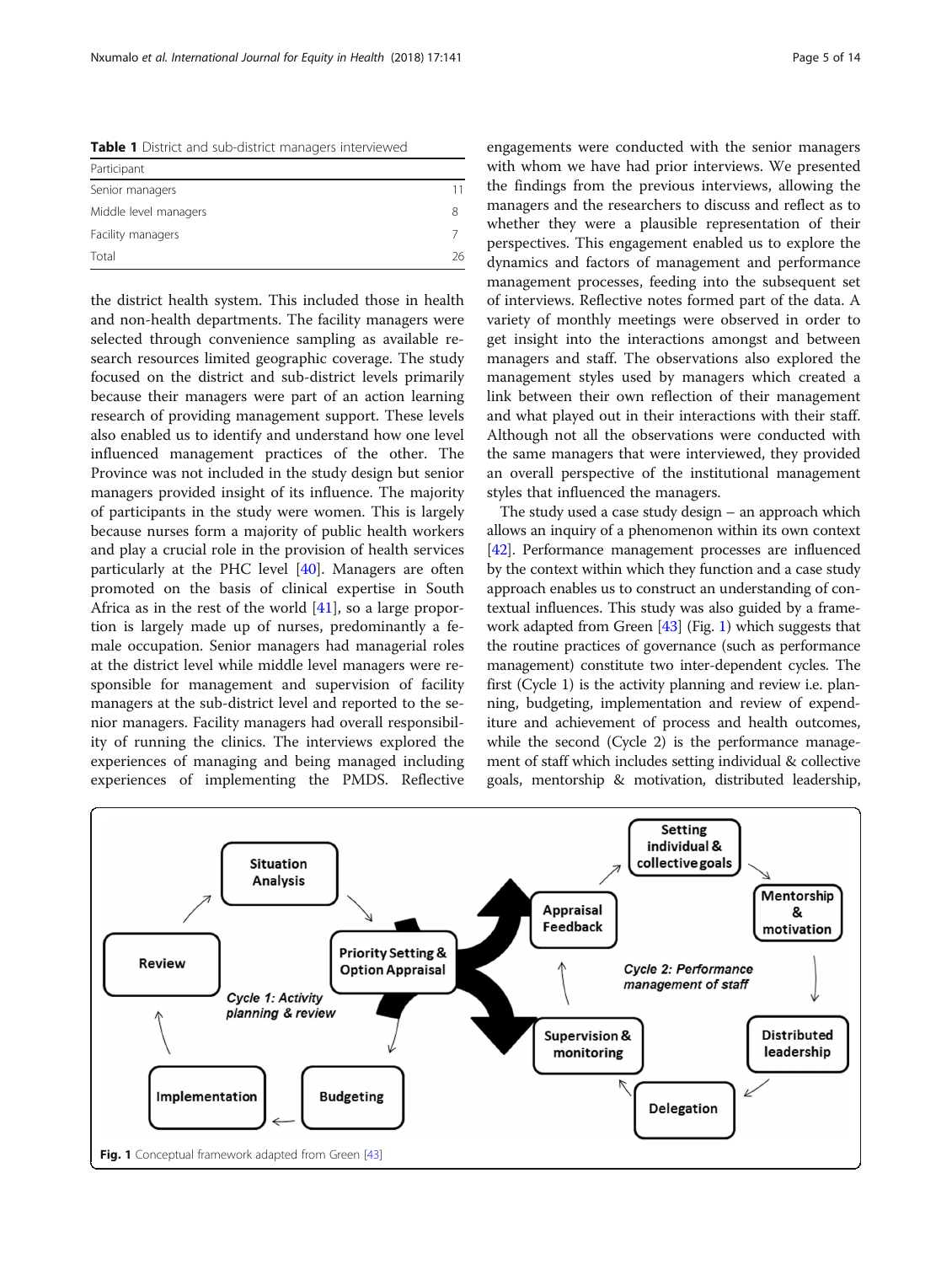delegation, supervision & monitoring, appraisal and feedback. This cycle (Cycle 2) requires strategies to enable the creation of spaces for discussion where alternative views can be expressed and acted upon; reduce the length of the 'delegation chain' in which rationale importance and motivation is lost; maintain motivation and develop short feedback loops to allow staff to understand the influence of the performance and alignment between organizational and individual goals. It is the alignment between these two cycles that facilitates plans to be translated into effective implementation. Although this paper focuses on the second cycle, it is part of a larger action-learning study that aims to understand how they function in the study district so as to support and improve governance practices and accountability in the health system of South Africa. The overall study aimed to understand the daily practices of governance in the study district. It therefore explored the health managers' experiences of other aspects of governance such as financial management at district level. Through a thematic content analysis that was conducted through an in-depth iterative process with a team of researchers, transcripts, reflective notes and field-notes were analyzed to identify a priori and emergent themes. Identification of the routine practices and challenges of PMS in the district followed an inductive and deductive process. Data was examined against the original objectives of the study to identify predetermined themes while any divergent themes were examined by returning to the data. The iterative process of reflection and triangulation of the range of data ensured the trustworthiness of the final analysis. Data from the interviews and the reflective engagements are represented through quotes while field notes from the participant observations were used to inform and confirm the themes identified.

Ethical approval was obtained from the Gauteng Department of Health and the study district Department of Health. Approval was also obtained from the Committee for Research on Human Subjects at the University of the Witwatersrand. Informed consent was obtained prior to any data collection and participants were given the opportunity to decline to be interviewed without prejudice. Pseudonyms have been used for the names of the geographical places described in the paper.

### Results

This section of the paper firstly describes the participants in the study. We provide a description of the PMDS in South Africa and the prescribed implementation. We then describe how it is implemented in reality and provide factors that influence implementation.

#### Description of study participants

The majority of participants were female with only 7 males. Almost all the female participants had been

qualified as professional nurses with PHC training except for three participants whose roles were in support services such as Human Resources, Finance, Procurement, IT etc. hence with commerce-oriented qualifications. Most of the male participants' qualifications were related to their positions in support services. Senior managers had the longest experience ranging from 20 to 25 years. Three participants were close to retirement by the time of data collection with over 35 years' experience. Most of them had been in their current positions for over 5 years while one had just been appointed with 6 months in the position. The majority of senior managers were promoted on the basis of their clinical experience; hence had limited training in management while those in support services indicated that they received training during their career. The middle level managers all had more than 15 years' experience while most of them had been in their current positions ranging from 2 to 3 years. Only one was in their position for 6 years. All of the facility managers had over 20 years of experience in the profession; however most of them had been in their current positions for 1–2 years. Only one facility manager had been in their current position for over 10 years. Almost all the middle level and facility managers indicated that they had no training in management. Only one middle level manager reported that she an opportunity to attend a formal training course before being appointed to her current post out of her own volition.

## The performance management and development system in South Africa

As part of a series of mechanisms to improve public service performance in South Africa, the PMDS is meant to create a link between the performance outputs agreed to with the individual to assess and their performance [\[44](#page-13-0)]. Conceived as a compulsory national accountability framework in the public sector, the PMDS is a tool to enable managers to ensure planning, the monitoring of progress and assess outcomes. It ideally involves a continuous iterative face-to-face interaction between the supervisor and employee. An annual cycle allows for the mutual tracing of the employee's performance [[45](#page-13-0)]. The 12 month period cycle culminates in a performance assessment where the supervisor and manager agree on a score; ranging from 1 (unacceptable performance) to 5 (outstanding performance). The higher score qualifying supervisees for an award [[45\]](#page-13-0).

## Implementation of the performance management and development system

## Informal implementation

Although some respondents had a positive view of the PMDS in that it facilitated learning and development: "I think for me… because I have been a manager in a clinic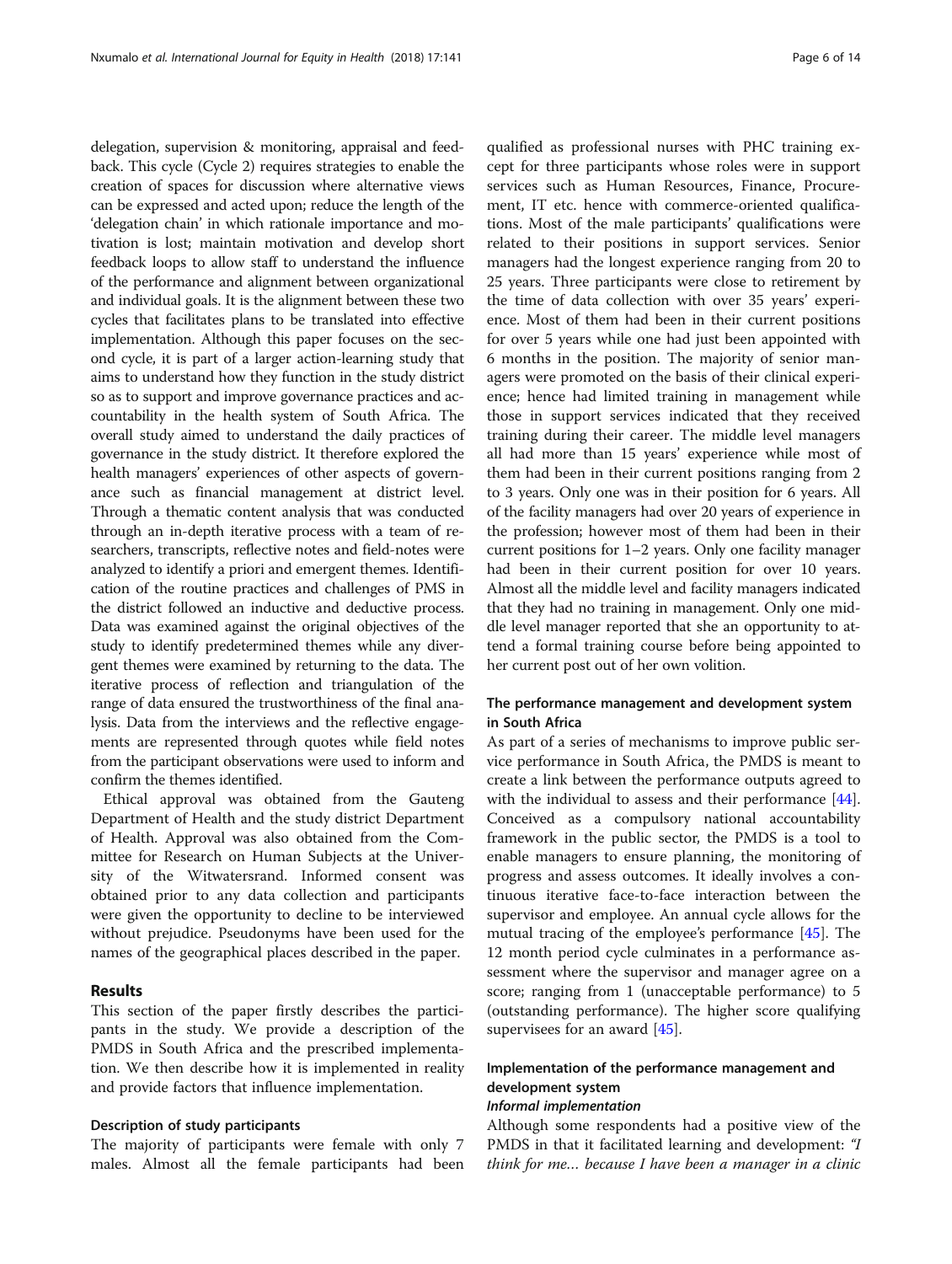and I was managing 100 people…I think it develops people a lot" (Middle level manager<sup>1</sup> 14), the majority expressed the effects of weak management on the PMDS process. For instance, it was noted that the process included informal practices such as the granting of scores that ensured an award without merit:

"So sometimes you'll find that a person [who has been delegated to appraise other staff] has rated a person high. And then normally I don't accept it. I normally say okay, can you tell me what this person did to get a five…Then the person will say 'no, no, he's a hard worker'. I'll say, when we talk about five, you must tell me that the person has gone an extra mile. But if a person is doing the norm, you cannot give them a five." (Facility manager 6)

Furthermore, due to the lackluster approach most felt that the process was a meaningless exercise where one did not expect any opportunities to develop skills or career development:

"The PA [Performance Appraisal] system here is not a big deal. It is not serious at all. Mrs X just sits with me and says 'Ok. I'm giving you a 3 here here and here.' That's it. No room to say, you are not doing well here, what could be the problem. There is no chance to develop yourself or where they (managers) say, you need development on this …or you need to attend this course etc." (Middle level manager 13)

As the practice of PMDS has limited integrity many were of the view that it has affected other components of the process such as training in that it is equally not applied meaningfully: "There are workshops that we see and we go to…but not those that are paid by the department or even related to the PA development process. It is usually just a random workshop that has become available and we just go." (Middle level manager 13).

This implies that the PMDS process was autocratic in nature and therefore, potentially, lacked meaningful discussion. Consequently it became routinized such that it was often implemented as a matter of compliance.

Several respondents indicated how managers failed to raise issues regarding performance (particularly when poor) throughout the year, such that it became difficult to raise them in the performance assessment process. Consequently, this undermined the process: "The manager would be too scared to sit with the person and say 'but I don't think you are a 3'…because during the year they have not discussed your issues with you. Now at the end of the year they cannot say 'what you're doing is not *good'* ". (Senior manager<sup>2</sup> 11).

This was possibly an indication of how the performance process is considered a separate function from overall management. Ideally, the process should occur throughout the year.

In addition, a few senior managers expressed a concern that a precedent was established in the district where there was reportedly an initial pattern of awarding high scores to everybody. This practice seems to have remained and managers consequently found it difficult to assign different scores that were a true reflection of the staff members' performance. One manager said:

"This whole group of people will on a continuous basis get fours and once you've given a four it's very difficult to go back and say but now you should get a score of XYZ… because you've been doing things the same way". (Senior manager 11)

This established practice undermined the assessment process such that the system could not accommodate changes or revisions.

As a symptom of poor management skills, several respondents indicated that managers found it difficult to manage relationships and often preferred to protect them to avoid conflict. "Perhaps the two of you might have not have been objective… because of the very close relationship that you may have. It results in 'I don't want to trample on his/her toes'…Then you say for the sake of peace, let me give a four …for example…To avoid fighting just give people a four, it is a system that doesn't work." (Senior manager 1).

This is an indication of how the PMDS does not often allow for relationships to be nurtured through meaningful conversations linked to performance and mentorship. Instead, it is used to maintain existing relationships. This interestingly contrasts with the autocratic approach of conducting the process noted by other managers.

Most of the managers noted that poor conduct or performance was not adequately dealt with if at all, hence staff conducted themselves with impunity: "You cannot hold anyone accountable. Things don't get done and there are no consequences here. People don't get punished or fired. People do whatever they want. If they do wrong…they get away with it…then you come in (as a manager) and want to achieve your targets…but the people that are supposed to do the work do not do it… That is why [District A] is struggling to meet the TB care rate target."(Middle level manager 13).

One can therefore surmise that the PMDS does not necessarily enable managers to act on poor performance in that people are not dismissed despite lack of delivery. When asked about the consequences of poor performance after a PMDS outcome one manager indicated that: "There is demotion yes. But…not dismissal." (Senior manager 1).

The PMDS evidently does not provide support to the overall management system such that managers have no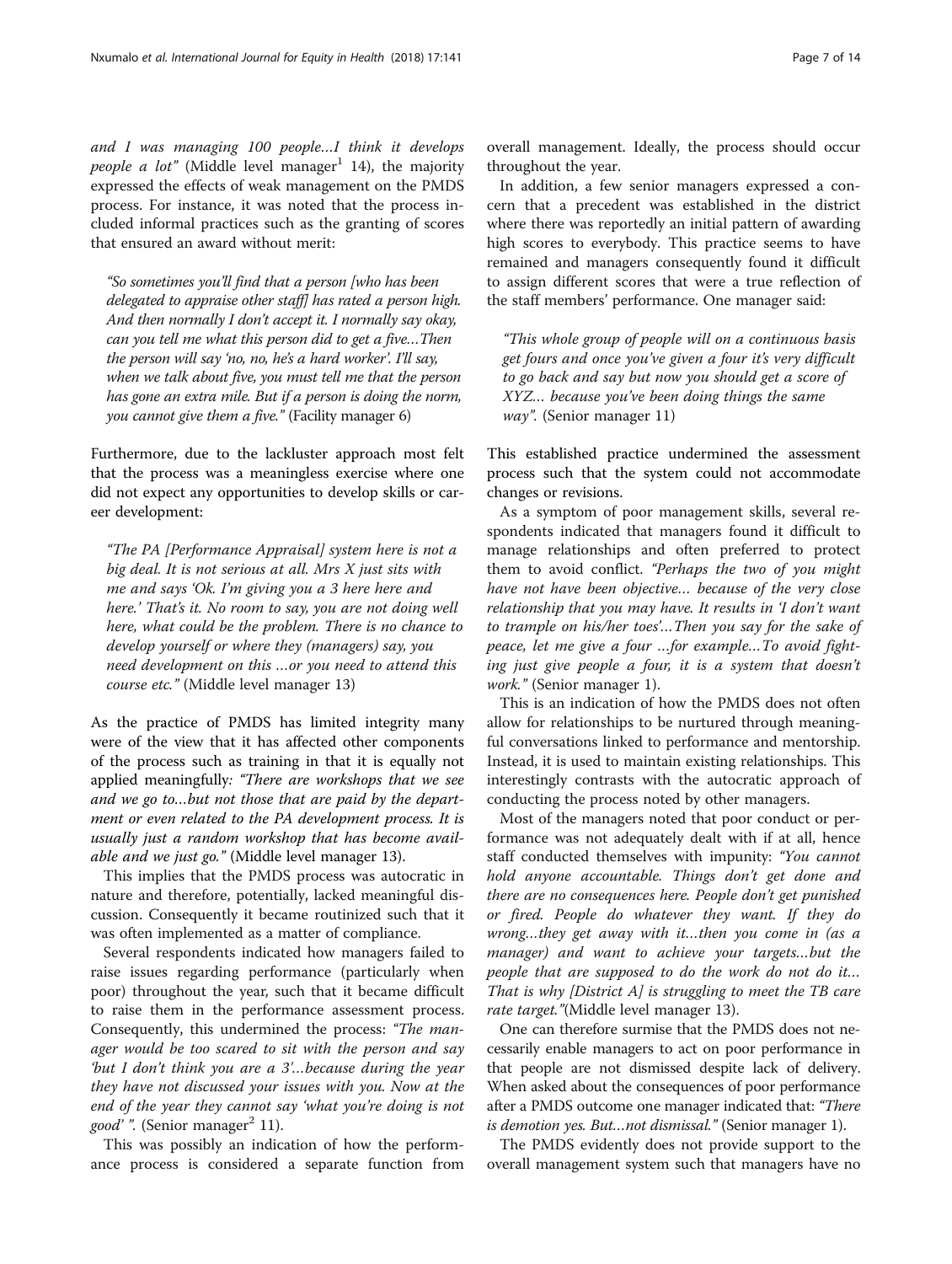confidence in its ability to enable them to act on performance issues such as enforcing discipline or dismissal.

#### Financial rewards and lack of accountability to budgets

Several respondents noted that there was an established culture in the PMDS process which was particularly based on financial incentives such that it undermined the developmental aspect of the process:

"People are more focused on the bonus…on the money and not on the development…. People are more accustomed to a bonus. Now they were asking me when are we getting paid for PMDS?". (Facility manager 7)

Furthermore, a few respondents pointed out how managers allowed subordinates to rate themselves and accepted the self-rated score without any inquiry or engagement thus showing lack of accountability to other components of the mechanism such as the budget:

"It is standard practice with PMDS for the person being supervised to rate himself. I think I'm a four or I think I'm a five and then it will go to the manager and the manager … because in any case they all get (an award)… doesn't care and would probably sign off on that" (Senior manager 11)

The PMDS process has been compromised due to a range of practices and this has undermined its original intention. The improvement of management skills has the potential to enhance the process so that it begins to achieve the goals intended.

## Factors influencing implementation Organizational culture

It was interesting to learn how a historical feature of management has influenced current approaches in the public sector. One manager reflected on a 'command and control' approach to managing others and how this was influenced by the experience of discipline in all spheres of government during apartheid:

"I grew up in a school where it was very disciplined. I went to the army and you know how those army years were, it was terrible. It was very bad. It was very disciplined. So you grew up in a disciplined environment and it's something that becomes a part of your life." (Senior manager 9)

It was evident that this approach of instilling discipline influenced the PMDS process. Many respondents were of the view that it was punitive and was merely introduced to monitor people. Some managers noted:"The PMDS is a way of the managers to punish the workers". (Facility manager 16)

"I deal with it [underperformance] immediately. It's the targets, they must explain why. What is their reason for not reaching that target and what is their improvement plan that they are going to do. " (Middle level manager 17)

These views suggest that historical authoritative and autocratic practices still influence current management approaches as much as they manifest in the performance assessment practices. This legacy is also reflected in the top-down decision making processes of the health system where much of the decisions are made at national and provincial level.

A respondent noted how this has resulted in those below responding to demands with limited collaboration and/or mutual exchange:

"The head office [Province] thinks that we exist for them, so when they want information they use us as information taps" Instead of US saying 'these are the issues' and then THEY should come down to support. So it starts from there… The manner in which we do things *– it's a typical bureaucratic thing*" (Senior manager<sup>ii</sup>)

Several respondents noted that top-down decisionmaking processes resulted in policies that did not speak to the reality at local level. One manager reported on the difficulty of implementing policies designed through a hierarchical process and how they are often far removed from the context in which they should be implemented:

"There are quite number of policies or circulars which the province is issuing, which at times I find myself asking… hmm why am I having difficulty integrating this? Why am I having difficulty in implementing this? It appears simple to implement from the paper but not practically …Remember the head office [provincial office] has just but a handful of people. They do not deal with these things in practical terms. WE are dealing with them on practical terms, and we need to implement practically." (Senior manager 1). Moreover, they indicated that the hierarchical structure and the distance it creates between levels of the system reportedly hinders and/or slows down implementation processes: "It is the hierarchy. We don't have a flat structure. It's hierarchical and problematic. That is the only thing which troubles me. We delay to implement things because of the decisions that are made above." (Senior manager 1).

This has manifested itself in the engagement between supervisors and supervisees such that it is common for one to be told what to do and not to challenge or question authority. One manager indicated this by noting: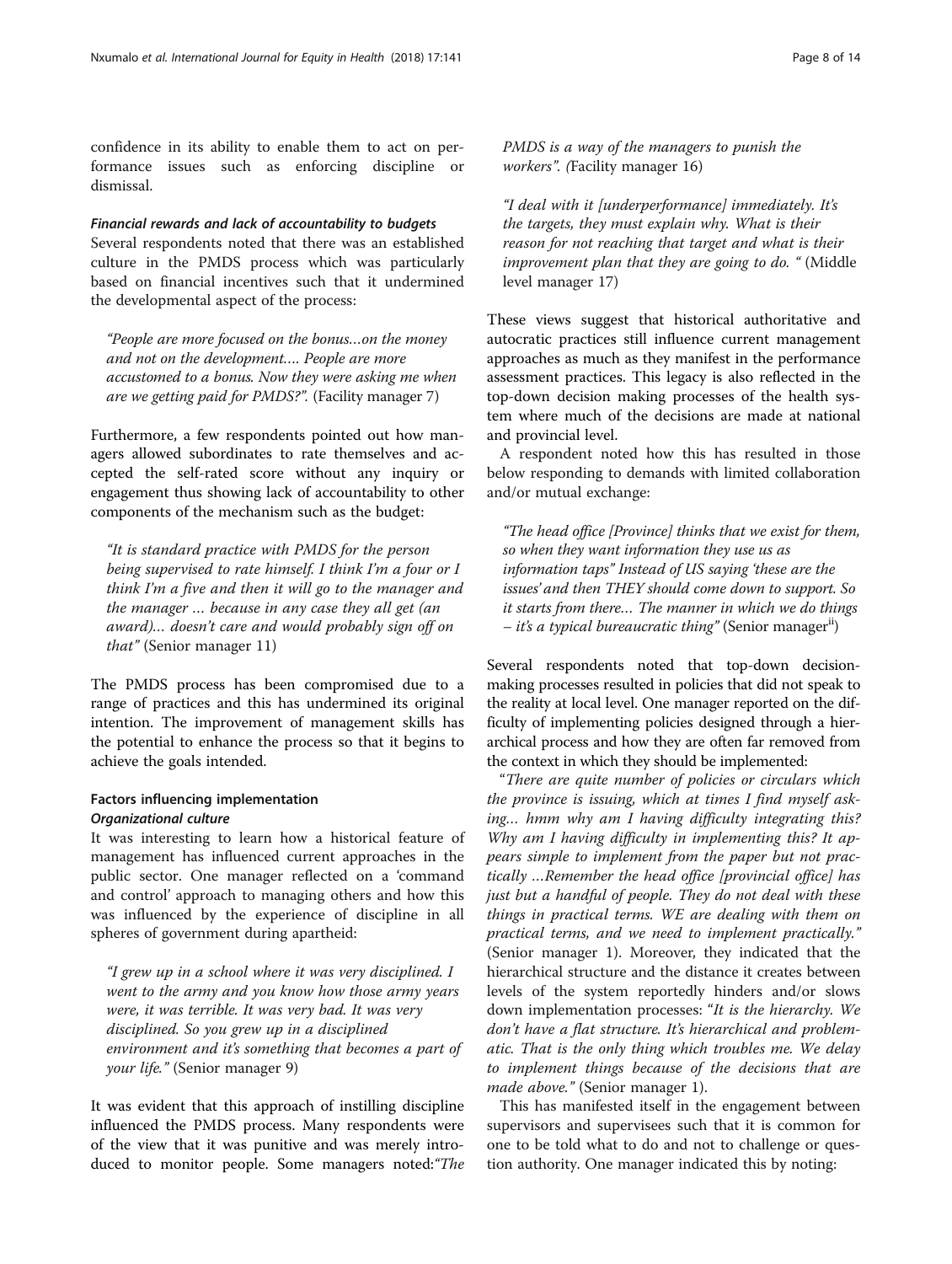"No, you're not allowed to ask. It's your job. If they ask you to do it, then you do it. We're too afraid to question it." (Senior manager 9)

Although senior management may issue autocratic instructions in order to get things done, without being able to adapt policy to the local context, managers closer to the front line may well resist such policies. The views above indicate how the top-down management approach across the levels of the health system manifests in other management practices such as the PA.

In light of the hierarchical nature of the system, the implementation of the PMDS did not vary across the different levels. All managers followed similar processes as prescribed; hence the experiences and perceptions of the process did not appear to differ between male and female participants. Yet there were differences between the facility managers and the rest of the managers across the district. It was noted by some of the facility managers that the outcome of their assessment was not a reflection of their own individual performance. Some noted that the performance of the facility reflected back to their line managers (the middle level managers) and therefore they received a similar score as they did. One facility managers explained as follows:

"You know the issue of PMDS on my side, it's a problem… because she (middle level manager/line manager) said, if I cannot get the PMDS (a bonus) you're not going to get it also. If my manager is not going to get the PMDS, I'm not going to get it either….because for her (middle level manager) to get the score, it's through the performance of the facility. If her facilities are performing, then they will say your facilities are performing, they are reaching the targets, then she'll be able to get (the bonus). So immediately when we are not performing, there is no way that we are going to get the PMDS (bonus)." (Facility Manager S6)

## Patronage

The district reportedly made the decision to recruit from within the area as part of the broader provincial imperative (embedded within State policies to address economic and skills inequities) to create opportunities for employment and build skills in the community. This practice is the manifestation of the social and cultural values of the broader South African society where there is the inherent belief that there should be collective benefits of a new democracy. Several respondents however indicated that this compromised management processes because it created spaces for patronage where managers were familiar with recruited staff. A manager was of the view that it encouraged inequity in the meting out of awards, often resulting in the awarding of those who are undeserving, which affects the morale of the staff overall. "That's patronage…you can't allow patronage to everybody. There are those whom you don't give; there are those whom you give… so it has an effect on the morale of the staff. There are those who get bonuses, whilst they are not working. There are those who don't get bonuses, *whilst they are working.*" (Senior manager<sup>ii</sup>).

This implied that the relationships between supervisors and supervisees are likely to be compromised by a culture of patronage. A manager is faced with a situation where s/ he has to supervise staff from the same community. This compromises their ability to manage in fear of damaging the relationship or creating conflict. This affects the extent to which they can maintain professional relationships.

## **Training**

The majority of respondents indicated that lack of training and/or induction for newly appointed managers with no prior skills of management contributes to the limited capacity of management and leadership. Consequently this results in the poor ability to manage others and provide mentorship. One manager said:

"So a person was just a mere clerk and is now a senior clerk. They need to be empowered and skilled in managerial skills and supervisory skills and attitude. So you'll find that they just get promoted. They're not getting training. They're not orientated and all that… and they start to mismanage their employees…which is a problem."(Senior manager 5)

Another manager added that:"You find that you put a person in a position and you put him under pressure, and you actually set him up for failure because he has not gone to any training or hasn't been developed with regard to managing people."(Senior manager 11)

A few respondents indicated how limited skills due to lack of training also resulted in managers that cannot facilitate difficult conversations and situations. One manager noted:

"What I see are managers or supervisors who don't want to take responsibility and accountability in terms of their own subordinates. Because they will come to you with a simple question 'The person [their subordinate] is not coming to work. What should I do?' … But as a manager they must be skilled on that. And that on its own it tells me that this person lacks the training on employee management." (Middle level manager 2).

This indicates that the district appoints managers with limited management skills without providing tools and/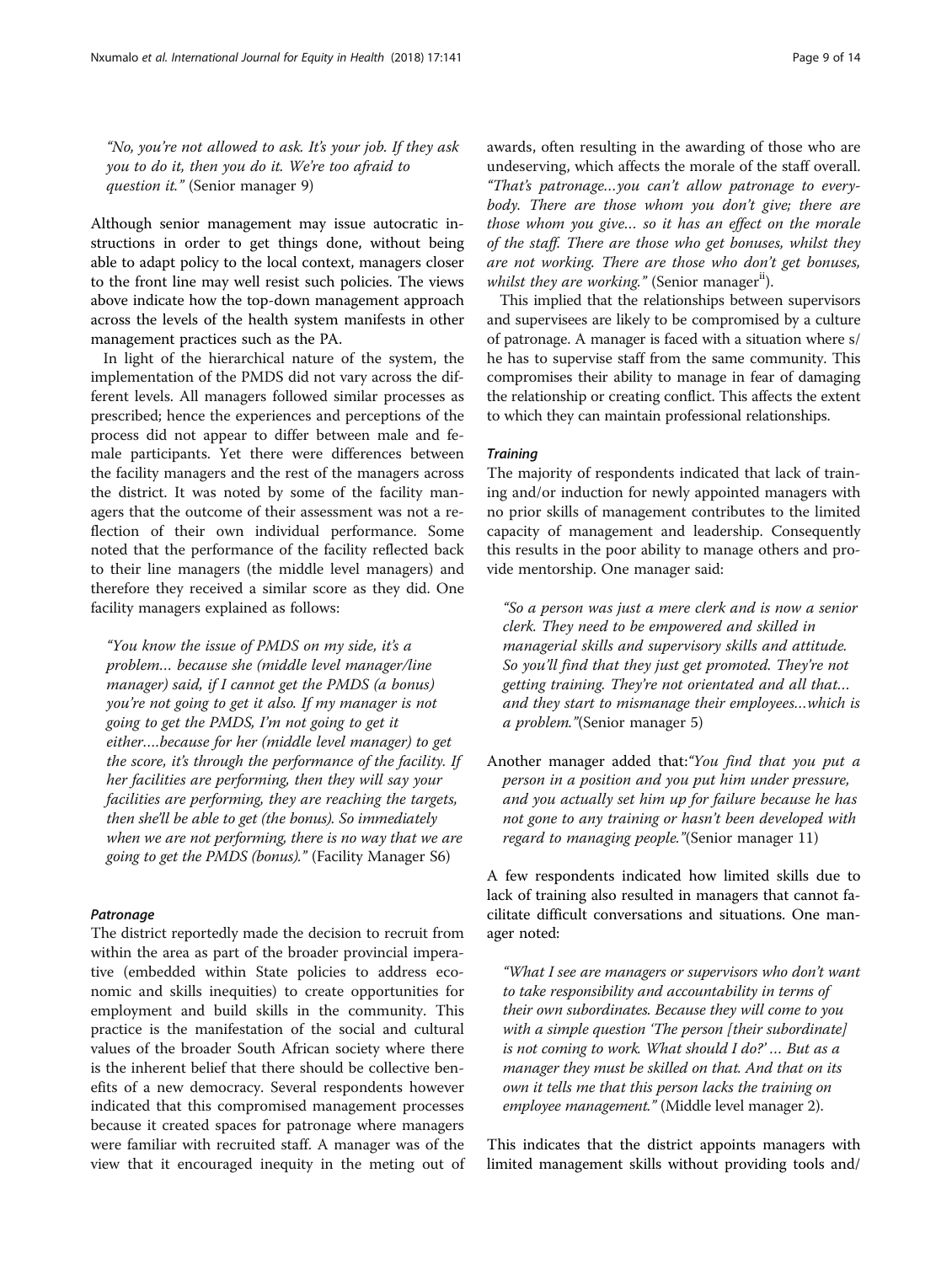or mechanisms to support and develop their skills. This is likely to compromise the management of people and the performance of the district. It can potentially result in managers who do not assume the responsibility to manage and be accountable for the district's performance.

Managers related their experiences of relationships with their own managers, indicating that they had to deal with what they alluded to be difficult personalities.

A manager expressed this as follows:

"My immediate supervisor…[takes a pause…as if hesitant]...she is a nice person...but she is not a manager. I don't know… It's a personality thing. She has tantrums…she is not consistent. Today she is this way…moody. Tomorrow she is that way. For instance, we will all have a meeting and we will agree on certain things…then when it is escalated to a higher meeting…and we are sitting there, she will say something completely different…and accuse one of us…and say she never said this… It is not only me. We all feel that way… and it is one of those things that are spoken about but it stays the same" (Middle level manager 13)

These narratives indicate that a series of factors such as lack of support and training and a culture of patronage result in limited abilities to manage people in an organization. Furthermore it indicates that when functioning in a hierarchical system where the middle managers' own managers employ a command and rule approach with limited consistency they mirror a similar managerial style. All of these factors translate to poor performance management practices.

## The role of communication and relational management approaches

One manager however had an interesting approach to management that had the potential to improve the implementation of the PMDS. Their view indicated that using more communicative and relational management skills in everyday routines can inform and improve the PMDS process. The manager explained how she approached managing difficult relationships amongst staff:

"With regard to managing the people, when I came in there was a lot of negativity towards (the department). There was a lot of bad attitude from people within (the department). I have now given them training on the code of conduct. We've had quite a number of meetings where we had to put out fires between different people. You'd find that they like screaming at one another but that hasn't happened for quite a while though. This specific lady said to me she's changed her attitude. She now doesn't say I cannot do something, she would say but what would 'senior

manager 11' have done. Because I try to teach them that even if you can't, try and see if there's not a plan B. But then slowly you can start to see that there is a change also in the relationships. I think yes we are starting to be a team instead of us always fighting one another." (Senior manager 11).

The manager highlighted the value of incorporating management practices in everyday routines in order to reestablish relationships and ensure continuous learning amongst staff. It is a better process than addressing performance issues during performance assessments that occur at specified times of the year. Instilling this form of management has the potential to improve how managers and those that are managed approach and view the PMDS process.

## Unions in the public sector

The strong presence of unions in the district has shaped the way in which public servants relate to management. Unions evidently exert a strong influence in the management practices in the district. Most of the respondents were of the view that people had the tendency to refer management issues to unions hence managers were reluctant to manage staff as required:

"Managers cannot be assertive, because they are concerned about the unions". (Senior manager<sup>i</sup>)

"The public sector is highly unionized. What has been happening in institutions is that the unions appear to be overpowering management. In fact in terms of management, unions are managing. They are comanaging". (Senior manager 1)

They (unions) are giving facility managers problems to manage. Let me make an example…concerning your performance. You feel that it's not right. You say 'She's (my supervisor) judging me. She's not objective.' Then you will go to the union. Instead of the union hearing the other (supervisor) side, they will come and take your side. It's killing people from performing. People are not performing because the minute I confront you (about your poor performance), you go to the union. (Facility manager 19)

Not only do managers lack the capacity to manage people, support mechanisms within the district and factors such as unions compromised the extent to which they can. This evidently affects management processes with adverse implications for implementing performance management and subsequent measures to address any deficiencies identified by the supervisor and supervisee during the PA process.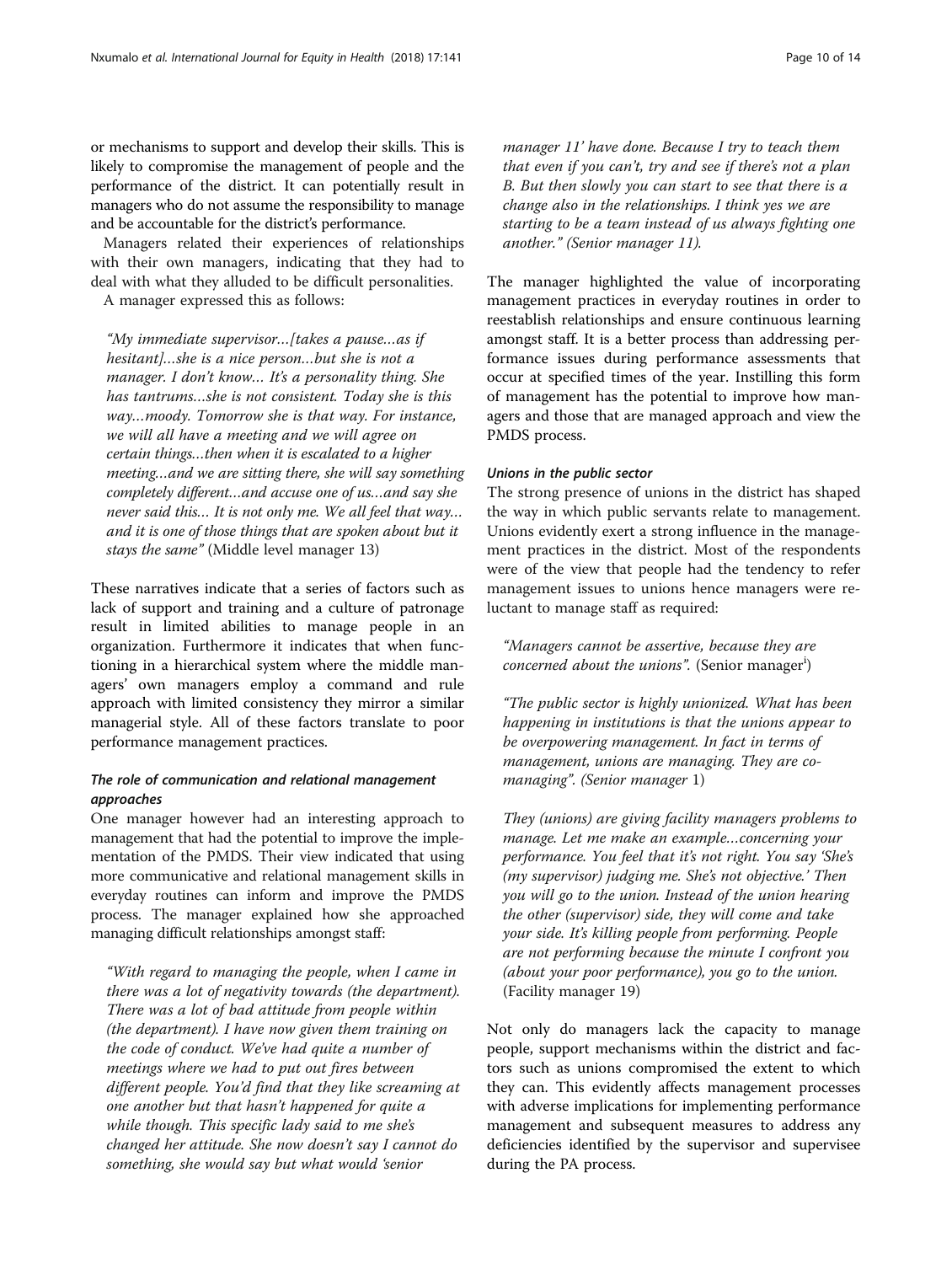### **Discussion**

A summary of findings in this paper highlights key organizational and contextual factors that affect the implementation of the PA of the PMDS in the district health system. The dominance of hierarchy where there is an autocratic approach continues to influence the management and supervision approaches of front-line managers. Management and leadership capacity is constrained by a myriad of factors such as insufficient management skills due to lack of training. The established practice of recruiting from local communities facilitates patronage - compromising supervisor-subordinate relationships. These findings are further discussed below in relation to the broader national and broader literature.

## The tension between social and organizational cultures

Martinez and Martineau [[28](#page-13-0)] assert that performance management systems in most instances do not take into account contextual factors in developing countries, therefore undermining implementation. Similar to our findings regarding the influence of historical organizational culture, other studies have reflected that cultural and traditional dynamics, that is, the 'old ways of doing things' can permeate the workplace such that they have an effect on performance management practices such as PAs. Culturally-related work values can therefore affect one's interpretation of a performance dimension [[8](#page-13-0)]. Culture closely plays a role in that social practices conflict with administrative rationality; an aspect that is central to organizational management [[8](#page-13-0)]. The managers in our study cite instances where a supervisor is faced with disciplining a peer from the community, hence conversations about performance are compromised and difficult. In the Ghanaian context, people found it difficult to be critical of others' performance while in a face-to-face situation noting how they were unable to advice subordinates of their poor performance [[8](#page-13-0)]. Further demonstrating how the external factors such as cultural norms influenced management and processes in the workplace, Ghana's traditional ethos renders a society which places collective values over western-influences of individualism [\[8,](#page-13-0) [46\]](#page-13-0). A similar dynamic was at play in our findings where the district's recruitment processes were fostered by drawing from the community as a means of sharing the benefits of a new democracy, hence empowerment through employment. South Africa's employment equity policies are geared toward meting out the 'collective' benefits. This needs to be taken into cognizance when considering performance management practices.

## Management and leadership in the South African context

Defined as "patterns of shared values and beliefs over time which produce behavioral norms that are adopted in solving problems" [[47\]](#page-13-0) organizational culture has a significant impact on management overall as reflected in our findings. Taking root from apartheid practices of authoritarian, autocratic and paternalistic management – and manifested through hierarchical state structures the current South African health sector has inherited and even internalized this management approach. In their study of public hospital management, Von Holdt and Maserumule [[48](#page-13-0)] asserted that this is more so in the nursing profession, which in those times was dominated by white nurses and bureaucrats, placed acute emphasis on discipline and status-driven values [[48](#page-13-0)]. Organizational context manifests in the culture of reverence to hierarchy, hence final decisions are assumed to be the obligation of those higher up in the hierarchy. This ultimately removes the sense of autonomy and /or accountability for decisions or actions taken across all levels of the system. The managers in our study reflected on this context where the province reportedly imposes mandates through autocratic means as one manager's accounted "the head office, thinks that we exist for them...". Gilson, Elloker et al.  $[27]$  mention how this has rendered managers at the district too passive and fearful to assume decision-making authority. Seeing themselves as agents of those controlling from the outside – an "external locus of control" [\[27,](#page-13-0) [49](#page-13-0)], this results in district managers who focus on routine and procedure rather than relating with people.

One of Hofstede's [\[50\]](#page-13-0) dimensions of culture, generating particular behavioural patterns that influence people in any given context, is relevant. This dimension, uncertainty avoidance, leads to people avoiding taking risks and accepting change, also avoiding taking personal initiatives that are outside or divergent of the given roles [[8\]](#page-13-0). Our findings describe a similar notion where the PA process became routinized and merely a ritual which is not considered significant or important. Moreover, finding it difficult to assert their authority and rather than allowing the assessment to determine the extent of performance through the administering of scores, they often awarded high scores to avoid conflict. This was also noted in Ghana where managers were reportedly reluctant to exercise assessments objectively and allocate genuine scores according to performance [\[8](#page-13-0)]. This notion of a domineering autocratic culture may appear contradictory to the cited reluctance of managers in our study to give out scores that subordinates deserve. However, this need to avoid conflict occurs within the practice of compliance which is an indication of obedience to authority. Although subverting the assessment process itself, they implement the practice due to compliance rather than due to the recognition of its intention.

Management capacity, the role of trade unions and training Our findings indicate various factors that affected management capacity in the district. Efforts to address the injustices of the past in South Africa aim to ensure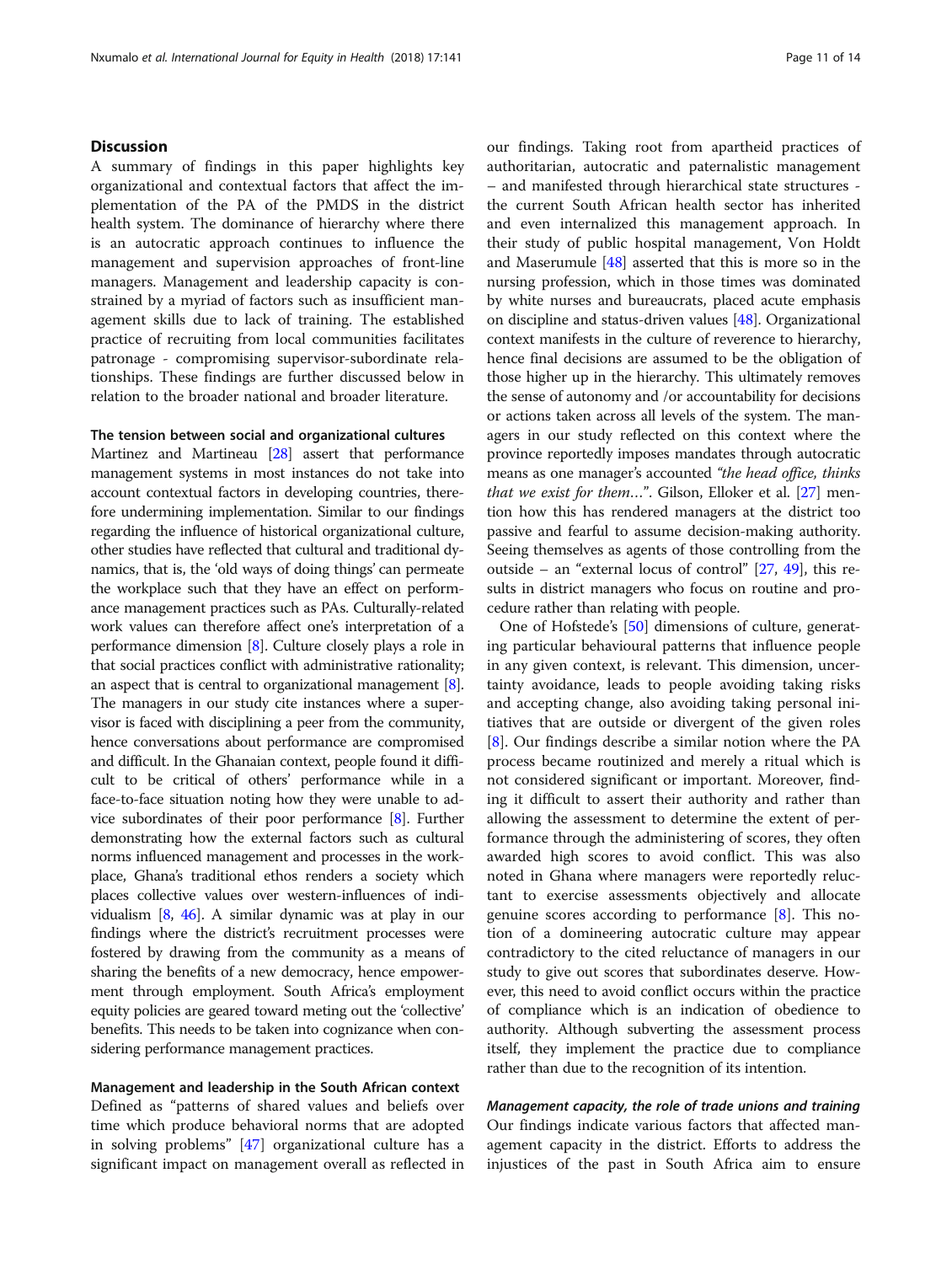diversity in public service institutions. The enforcement of employment equity and affirmative action policies has created job opportunities for the previously disenfranchised Black population. It has however resulted in the attrition of a skilled White workforce. Left with limited skills the health sector is experiencing high vacancy rates and in certain instances the filling of those posts with personnel with limited prerequisite skills and experience [[19](#page-13-0)].

The transition to post-apartheid South Africa was also coupled with an enhanced role of unions in public sector labour issues. During apartheid, Black public service workers were not permitted to join unions – a strategy for the apartheid state to exert repressive and abusive labour practices. The establishment of a new democratic government allowed for increased recognition of unions, thus formalizing their role in protecting workers' rights. However, this has come with increased control and involvement in labour and management processes – limiting the ability of managers to manage and assert control and disciplinary measures. In a study at a Gauteng public hospital in South Africa, managers voiced their frustration with the dominant role of unions in running the hospital, rendering it difficult for them to assert authority and discipline [[48](#page-13-0)], echoing similar sentiments from the managers in our study.

Several managers at district and at facility levels indicated that they occupied management positions without training. Findings from a survey on management in the South African health sector indicated the limited capacity of managers to lead in the health sector, hence the need for increased training in management skills [\[51](#page-13-0)]. The study confirmed a notion that has been alluded to in several studies in the South African public health system that managers display limited confidence in their competence to manage [[51](#page-13-0)]. Managers in another study rated themselves in a survey as reasonably competent but did not consider themselves to be at a sufficient level [\[24\]](#page-13-0).

## Implication for the practice of performance management systems

Our work highlights the importance of understanding how the interrelations between different elements inside and outside of an organization shape emergent patterns of behaviours and responses [[52\]](#page-13-0). Understanding the impact of context and organizational culture should therefore be recognized when seeking strategies to strengthen performance management systems and more importantly management and leadership capacity. Findings in this paper indicate the need to shift away from management strategies that undermine the role of history, context and culture in influencing how a system responds to constant change and complexity. There is a need for the reevaluation and changes in organizational culture – as the notion of "reculturing" of an organization implies [[27\]](#page-13-0). The recognition of the interconnectedness that exists within a system will foster the understanding that health system performance relies on the role of all actors across the system, hence a need to shift away from rigid and paternalistic notions of leadership. In this regard there is a growing sentiment for an increased role of communication and relationships within the public service in general. To further this argument there is the notion that middle level managers in their positionality of being in the coalface must understand that context plays a role in sense-making. This refers to translating constant change, conveying information and facilitating collective communication with other staff to generate ideas [[27\]](#page-13-0). Efforts to improve performance management systems and inevitably performance assessments need to take into account these ideas when looking at supervision and leadership skills. Capacity development and training in this regard should instill elements of doing things differently. That is, where there is a recognition that modes of training and /or capacity development need to equip managers with the capacity to deal with complex systems that are shaped by the interconnectedness between context, people and relationships. Performance management systems that indirectly guide PA practices require processes that allow for mentorship, flexibility and recognition of complexity. Nurturing leadership and management skills that incorporate this understanding could potentially develop mechanisms that enhance performance – towards a responsive and resilient district health system in South Africa.

## Conclusion

Several factors contribute to the limited gains of PA systems. Firstly, organizations commonly underestimate the influence of contextual factors on the implementation, such as organizational culture, lack of political will, and limited reward and sanctions mechanisms [\[4](#page-12-0), [8\]](#page-13-0). Secondly, performance assessments are often didactic, bureaucratic practices of allocating scores and assigning incentives according to the scores. They can become routinized and often lack the joint reflection on an individual's performance that can identify where training and support is needed. Mentorship, training, and consequences to poor performance are often overlooked or not implemented which further undermines the process. Although a performance assessment is an important component it should be recognized that it requires a comprehensive range of performance management practices to effectively achieve the intended goals [[28](#page-13-0), [29,](#page-13-0) [53\]](#page-13-0).

Our study shows that a range of factors influence the implementation PA of the PMDS in a South African district. It is evident that a large part is attributed to context and organizational culture but also to management and leadership capacity. In the aim of strengthening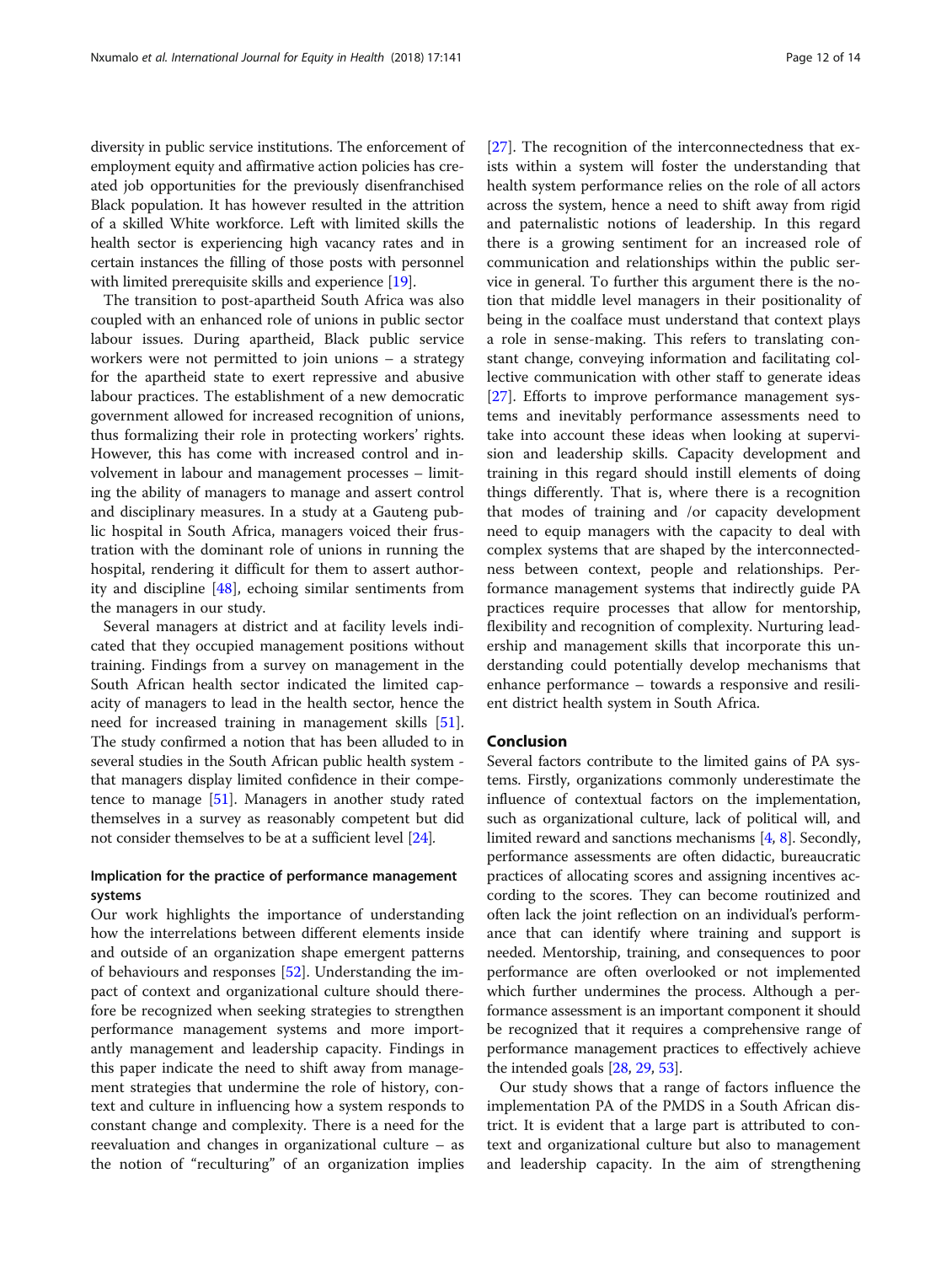<span id="page-12-0"></span>district health services in LMICs there should be improvement of processes that enhance the performance of the health system. Implementation of PA processes however will rely on the extent of management skills at the local level. In countries that seek to improve health system performance, there is a crucial need to develop a cohort of managers who have the ability to manage in transforming and complex environments. This means developing both technical and operational/hard skills such as planning, co-ordination and monitoring. It also requires developing interpersonal and communicative skills allowing collaborative and shared management rather than authoritarian approaches [[24](#page-13-0), [27,](#page-13-0) [28](#page-13-0)]. Improving management skills and capacity has the potential to influence organizational culture and management approaches that lead to an efficient, effective and resilient district health system.

#### Limitations of the study

Although the study is based on the experiences of managers at the district level, it could have gained from the perspectives of managers at the provincial level. This would have potentially provided a better understanding of the extent of influence on management practices at local level. Due to the constraints of a limited research team it was not possible to explore experiences of facility managers in a larger sample of facilities. This would have provided rich data and broader perspectives to inform the conclusion of the paper.

## **Endnotes**

<sup>1</sup>Manager at the sub-district level <sup>2</sup>Manager at the district level

#### Abbreviations

NHI: National health insurance; PA: Performance assessment; PHC: Primary health care; PMDS: Performance management and development system; PMS: Performance management system

#### Acknowledgements

The co-authors and the research participants in the learning site are acknowledged. The preparation and writing of this paper was supported by a fund towards a writing retreat within Resilient and Responsive Health Systems (Resyst) Consortium to support the writing of papers by emergent researchers within the Consortium. John Eyles provided mentorship and support throughout the writing retreat to NN while she was hosted by his institution, McMaster University, School of Geography and Earth Sciences. Additional funding towards the writing retreat was supported by the South Africa National Research Foundation (NRF).

#### Funding

Nonhlanhla Nxumalo, Jane Goudge and Lucy Gilson are members of the Resilient and Responsive Health Systems (Resyst) Consortium. This research is an output from a RESYST project funded by the UK Aid from the Department for International Development (DFID) for the benefit of developing countries. However, the views expressed and information contained in it are not necessarily those of or endorsed by DFID, which can accept no responsibility for such views or information or for any reliance placed on them. John Eyles is supported by the South African Research Foundation (NRF). Travelling for the writing retreat to McMaster University to develop the paper was funded by the UK Aid from the UK Department for International Development (DFID) and the NRF. The preparation of the paper

benefitted from discussions at an April 2016 writing workshop organized by the Consortium for Health Systems Innovation and Analysis (CHESAI) to generate deeper Southern-led perspectives on health systems and governance issues. CHESAI is funded by a grant from the International Development Research Centre, Canada.

#### Availability of data and materials

The data generated and/or analyzed during the study related to the paper are not publicly available due to the conditions of the ethics approval but they are available from the corresponding author upon consideration of the request.

#### Authors' contributions

NN contributed to data collection, data analysis, interpretation and overall drafting of the paper. NN and JG were involved in conceptualizing this paper. NN was responsible for the initial drafting of the paper and revision of subsequent drafts as per co-authors' comments. JE provided regular input and comments during the initial drafting of the paper followed by reading and commenting on successive paper drafts. JG read and commented on successive paper drafts. LG provided overall feedback and comments on the paper. All authors read and approved the final manuscript.

#### Ethics approval and consent to participate

Ethical approval was obtained from the London School of Hygiene and Tropical Medicine (LSHTM) – LSHTM ethics ref.: 6542 and the University of the Witwatersrand's Human Research Ethics Committee – Clearance certificate no. M131136. Signed consent was obtained for all interviews conducted.

#### Consent for publication

Not applicable.

#### Competing interests

The authors declare that they have no competing interests.

#### Publisher's Note

Springer Nature remains neutral with regard to jurisdictional claims in published maps and institutional affiliations.

#### Author details

<sup>1</sup> Centre for Health Policy, School of Public Health; Faculty of Health Sciences, University of the Witwatersrand, Johannesburg, South Africa. <sup>2</sup>School of Public Health and Family Medicine, University of Cape Town, Cape Town, South Africa. <sup>3</sup>Department of Global Health and Development, London School of Hygiene and Tropical Medicine, London, UK. <sup>4</sup>School of Geography and Earth Sciences, McMaster University, Hamilton, Canada.

#### Received: 15 December 2017 Accepted: 3 September 2018 Published online: 14 September 2018

#### References

- 1. World Health Organisation. Monitoring the building blocks of health systems: a handbook of indicators and their measurement strategies. Geneva: World Health Organisation; 2010. [http://www.who.int/healthinfo/](http://www.who.int/healthinfo/systems/WHO_MBHSS_2010_full_web.pdf) [systems/WHO\\_MBHSS\\_2010\\_full\\_web.pdf](http://www.who.int/healthinfo/systems/WHO_MBHSS_2010_full_web.pdf). Accessed 18 June 2017.
- 2. World Health Organisation. Working together for health. In: The world health report, vol. 2006. Geneva: World Health Report; 2006. [http://www.](http://www.who.int/whr/2006/whr06_en.pdf) [who.int/whr/2006/whr06\\_en.pdf](http://www.who.int/whr/2006/whr06_en.pdf). Accessed 20 June 2017.
- 3. Briscoe DR, Claus M. Employee performance management: policies and practices in multinational enterprises. In: Varma A, Budhwar PS, DeNisi A, editors. Performance management systems: a global perspective. London: Routledge; 2008. p. 15–39.
- 4. Lutwama GW, Roos JH, Dolamo BL. Assessing the implementation of performance management of health care workers in Uganda. BMC Health Serv Res. 2013;13:355.
- 5. Musyoka FN. Performance appraisal influence on health workers' performance in public hospitals: case of Mbagathi hospital, Kenya. The Journal of Global Health Care Systems. 2015;5(3):1–11.
- 6. Cleary SM, Molyneux S, Gilson LR. Attitudes and culture: anunderstanidng of the factors that influence the functioning of accountability mechanisms in primary health care settings. BMC Health Serv Res. 2013;13:320.
- 7. Choudhary GB, Puranik S. A study on employee performance appraisal in health care. Asian J Manag Sci. 2014;2(3):59–64.